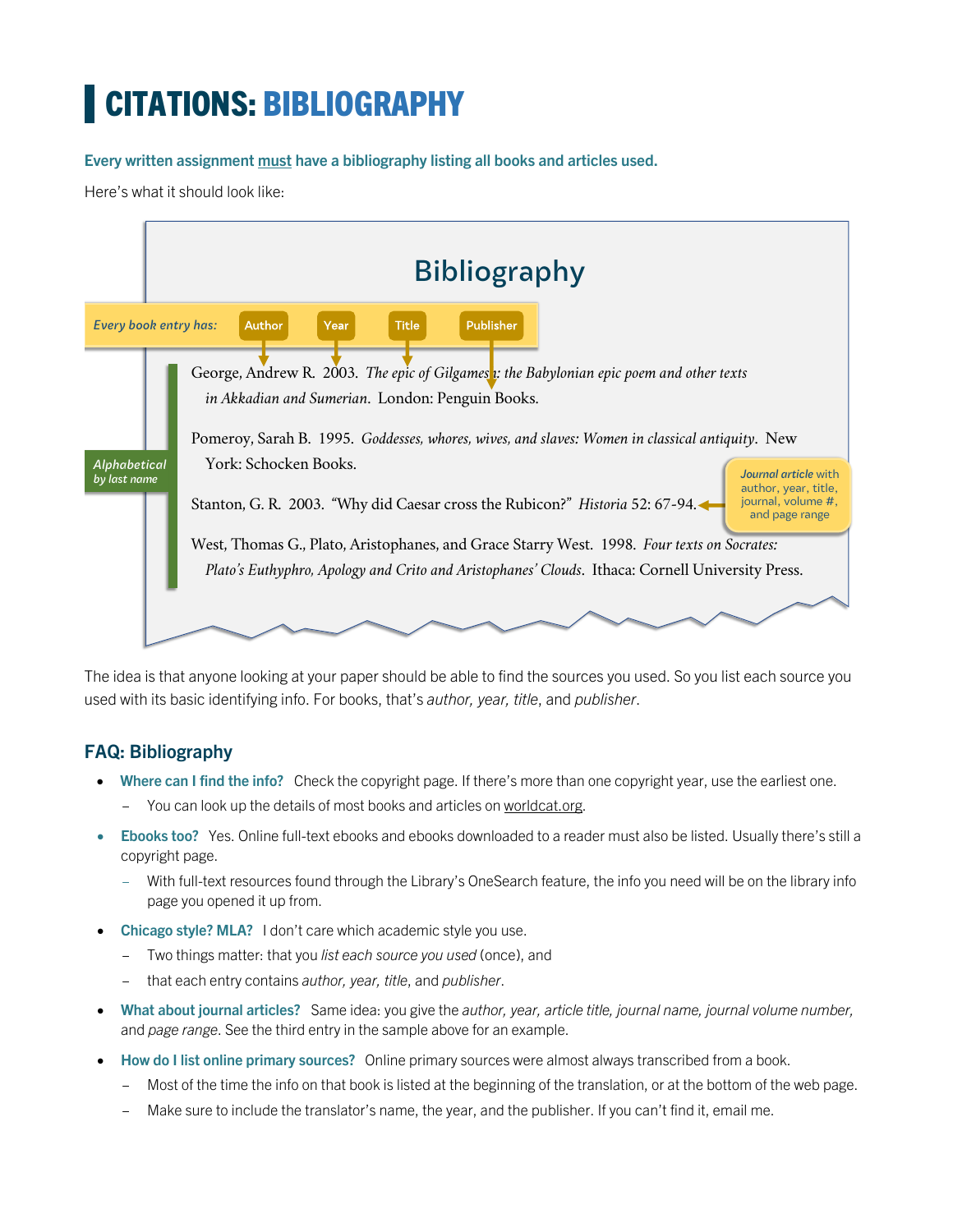# CITATIONS: FOOTNOTES & IN-TEXT CITES

#### **All info that came from your sources must be cited with a footnote or an in-text parenthetical citation.**

Two key ideas to bear in mind:

- 1. It doesn't matter if it's a quote, a paraphrase, a description, or an idea. If it came from a source, it must be cited.
- 2. A footnote says this information came from one of the items in your bibliography, and that it came from a particular page.



A footnote says: "I found the information I'm quoting or describing in *this* book, on *this* page." Like so:



#### **FAQ: Footnotes & in-text cites**

- **Do I have to use footnotes?** No. You can use in-text parenthetical cites, as in (George, 7).
- **How do I footnote?** In most programs, go to the Insert menu and click on "Footnote…".
- **What if the author appears twice in the bibliography?** Give the author name plus part of the title, then the page number, as in (Pomeroy, *Goddesses* 89).
- **What about ancient primary sources?** There's a special way. See the Ancient Sources handout page.